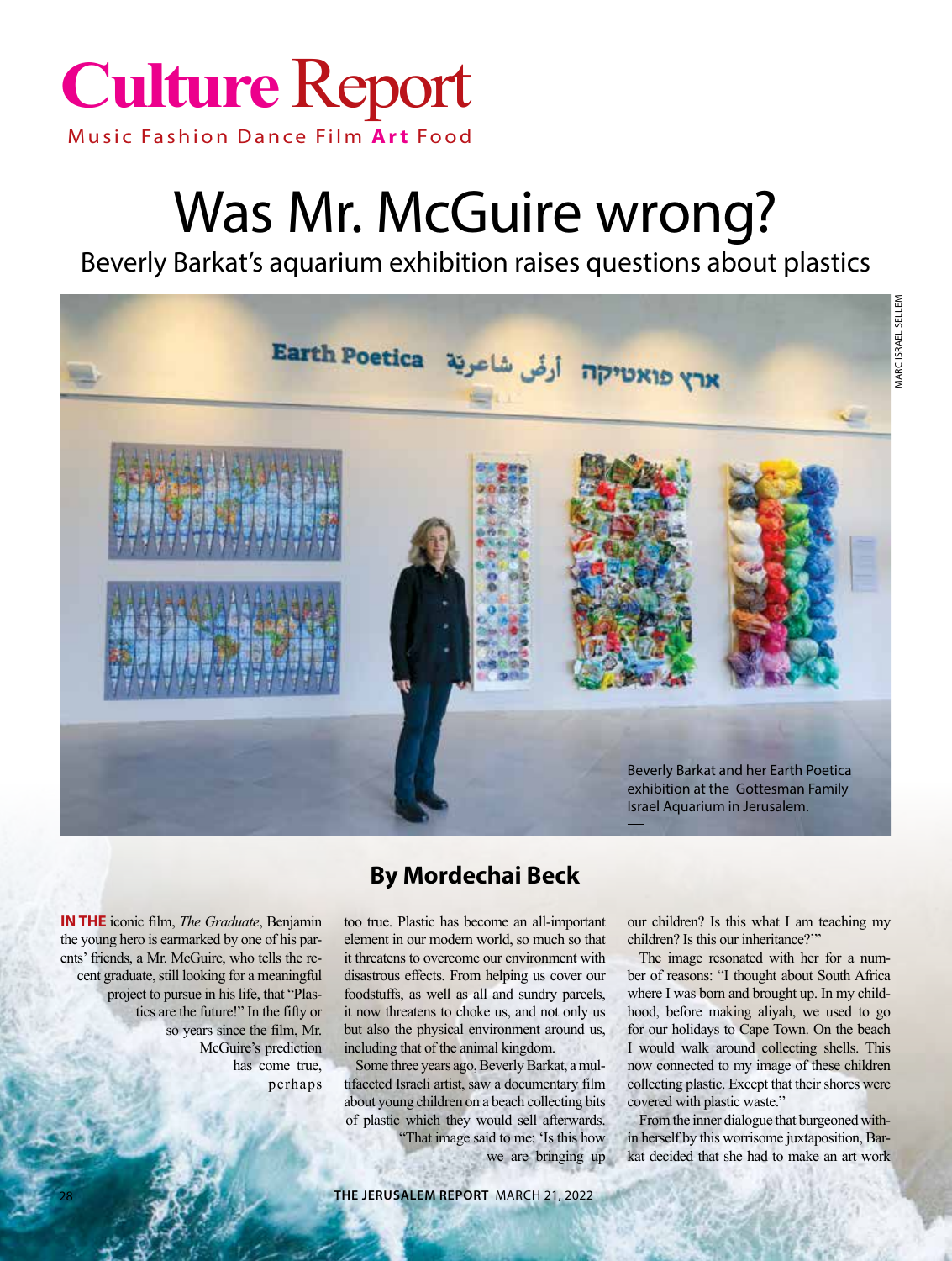about plastic waste.

As it so happened at that time Barkat was hosting in her studio Lisa Silberstein, who helps run the World Trade Center. "She looked around at my work and said: 'I would love a piece of your art in the lobby of the World Trade Center.' So when I was next in New York, I went and looked at the building and thought I want something site-specific. Then I thought that if there is going to be a work of art in the World Trade Center it needs to be something with a message. It would be put there to create change. I'm not an activist artist. I don't go out and shout: 'You or I must make change!' The world needs to say what needs to be done. I began to think how I could fill the space I was to put the work in. The image that was percolating in my mind was something large enough that people could see it as something which could not be ignored.

"After having been to the WTC, I returned to Israel and started working with materials in my studio. I collected plastic waste and divided it into transparent and opaque plastics, colorful plastics, and bottles which are harder. That was my pallet, that is what I was 'painting' with."

Working with unusual materials or in large formats was nothing new for Barkat. Indeed her artistic works up to this point showed a considerable flare for innovative techniques as well as subject matter.

Barkat was the daughter of two artists who had the largest school of ceramics in South Africa. In order to see her parents more, she would go to the studio and work with them.

"Though my mother tongue is English, the language that I use is sculpting with my hands. I remember at the age of eight going to see my parents as they were giving lessons in the studio. My mother said to me: 'See the man trying to throw a bowl on the wheel, go and help him. Just try to center the bowl.' So my exposure to art started at a very early age.

"We moved to Israel in 1976, when the Bezalel School of Art offered my parents jobs. When we came my father took up a position at Bezalel and my mother opened a studio in the Old City. I grew up constantly with art and with artists. After the army I went and studied jewelry design at Bezalel. That was the first time I thought to myself that I would like to be in the art world. Up to then, I had just witnessed the very hard, impossible life of the artist. It seemed so grueling and difficult and I said to myself: 'No way, this is not for me.'

> "But I guess my genes pushed me into the field of work that I am passionate



Barkat shows her Earth Poetica creation made from recycled fishing nets.

about. I learned metal work, and architectural projects and then traveled to the Czech Republic and blew glass. Back in Israel I studied oil painting and drawing with charcoal and pencil for three years at Israel Hershberg's Jerusalem Studio School. When I finished all this I had the feeling that I knew enough about myself to take all the methods I had learned in order to become the artist that I was looking to become. Even then I couldn't say that I was an 'artist,' because being an artist was still so big a concept. I was still in the process of looking and learning.

"I rented a studio for three years in Rehov Agrippas, in the middle of Jerusalem. I worked with a model and I would draw and paint him. Simultaneously I would go out and paint horses. Why horses? I was attracted to their muscularity, their masculinity, their constant movement. I wanted to capture that sense in my painting and drawing. That was the way I began to find my own voice.

"I began exhibiting. In Venice I exhibited in the Museum Pilazzo during their 2017 Bienalle. The Israeli ambassador for Italy came to Venice and saw my work. He suggested that I produce something for the 70th year's celebration of Israel's Independence Day. I went to Rome to look at the embassy. Looking at the space, I decided on a site-specific work. I wanted a work that spoke to the site and took the environment into consideration. What I did was 'After the Tribes.' The idea was to show where we, as Israelis, had come from and to ask where we are going in the future. Each tribe is described individually in the Bible. So I went around Israel and collected stones, shells or soil from each area designated by the Bible as a

tribal territory. I brought my finds to the studio, and ground them down, like artists used to do to make their oil paints. I then painted for each tribe a site-specific piece in the framework of the high priest's breast plate. In its final form it is a two dimensional sculpture whose colored discs can be viewed on both sides. After the exhibit I sold it to a collector who is waiting to put it in a museum in Israel."

Back in Jerusalem, Barkat began her Earth Poetica project.

"As I mentioned before, it felt that I was painting with plastic. I was not just putting plastic inside a shape to create something beautiful. I took each piece of plastic and deconstructed it. If you look closer you can see how I have used the plastic in different ways. Sometimes I slice it thinly, or into squares, sometimes it's a question of different colors coming together, such as a red and a yellow which when put on top of each other give you orange. All of these are ways that I use the materials to put in to the work itself. This is my palette. If I have white for the north pole and white on the south pole, both are ways of expressing snow, but each have to be read differently, even with the same colors."

Initially Barkat began collecting her own plastic waste. Then corona broke out and she found that friends and family in Israel started to collect plastic waste and bringing it to her. Then people in the art world or friends of friends, who heard about the project, started sending her boxes of plastic. She had plenty but occasionally found that that she needed a specific type of plastic that she couldn't lay hands on. Her daughter, for example, went to Barcelona and collected a specific plastic that she needed. She also received from Australia soda water bottles of a beautiful dark green, unavailable in Israel.

The resultant project, called "Earth Poetica," is currently being exhibited at the Gottesman Family Israel Aquarium in Jerusalem. The colorful plastics are encased in a structure in the shape of a huge globe made by a metal smith, Yuval Telem, who lives and works in the north of the country. Inside this globe are strips of bamboo which hold the plastics in place. The plastics are arranged in such a way as to indicate whether they represent water of the oceans or the dry lands of the continents. In addition some of the globe contains open "windows" allowing the spectator to peer inside. This is very crucial for Barkat who wants to